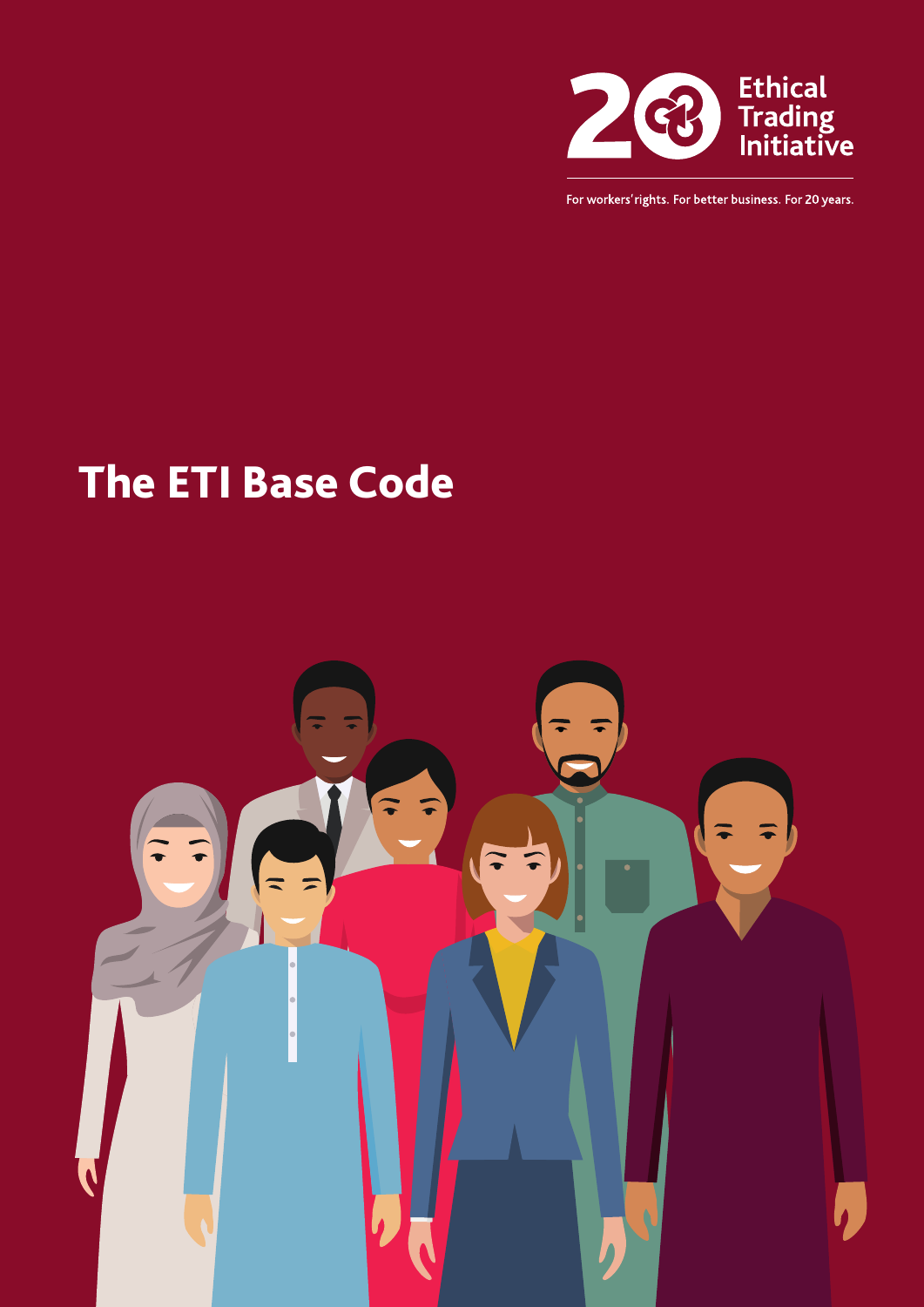#### **About ETI**

For 20 years, ETI and our members have been a driving force in ethical trade. We influence business to act responsibly and promote decent work. Together, we tackle the complex challenges of today's global supply chains, improving the lives of workers worldwide.

Taking a unique approach to business and human rights, our members are forwardthinking companies, trade unions and NGOs. By adopting ETI's internationally recognised Base Code of labour standards, our members strive to keep workers safe and free from exploitation.

Our members include:

- More than 80 global companies and well-known brands such as John Lewis/ Waitrose, Marshalls, Inditex, Primark, Burberry and Stella McCartney. Public sector organisations such as Transport for London and supplier companies including Finlays, Li & Fung, Matrix and Union Hand-Roasted.
- Union federations representing over 180 million workers worldwide via the Trades Union Congress and the International Trade Union Confederation, and through them, actively engaged affiliated unions.
- NGOs operating in more than 40 countries, including large charities like Save the Children, CARE International and Oxfam, as well as more specialised organisations such as Partner Africa, Dalit Solidarity Network and Homeworkers Worldwide.

#### **About the ETI Base Code**

The ETI Base Code is founded on the conventions of the International Labour Organisation (ILO) and is an internationally recognised code of good labour practice.

It is viewed as a global reference standard and is widely used as a benchmark against which to conduct social audits and develop ethical trade action plans.

The provisions of the Base Code constitute minimum and not maximum standards. Companies applying this code are expected to comply with national and other applicable laws. Where the law and the Base Code address the same subject, companies are expected to apply the provision that affords the greater protection to workers.

All our members aspire to helping their suppliers meet all aspects of the Base Code in full and they commit to continuous improvement in pursuit of this goal. ETI exists to support them on this journey.

#### **Driving improvements in company supply chains**

By joining ETI, a company agrees to demonstrate a clear commitment to ethical trade, to integrate ethical trade into core business practices, and to tackle any issues that arise in the supply chain.

As a first step, our member companies commit to the ETI Base Code and follow our principles of implementation, which guide their approach to ethical trade. Companies report to us annually on their efforts and the results they are achieving at farm or factory level.

We believe that deep-seated worker rights issues are best tackled through collaborative action. We harness the expertise, skills and resources of our alliance members to identify these issues and develop innovative, longlasting solutions.

*There are limits to what companies can achieve by working alone. ETI members work in partnership to find solutions to the problems that occur in individual workplaces, but that also affect entire countries and industries.*

Peter McAllister – Executive Director, ETI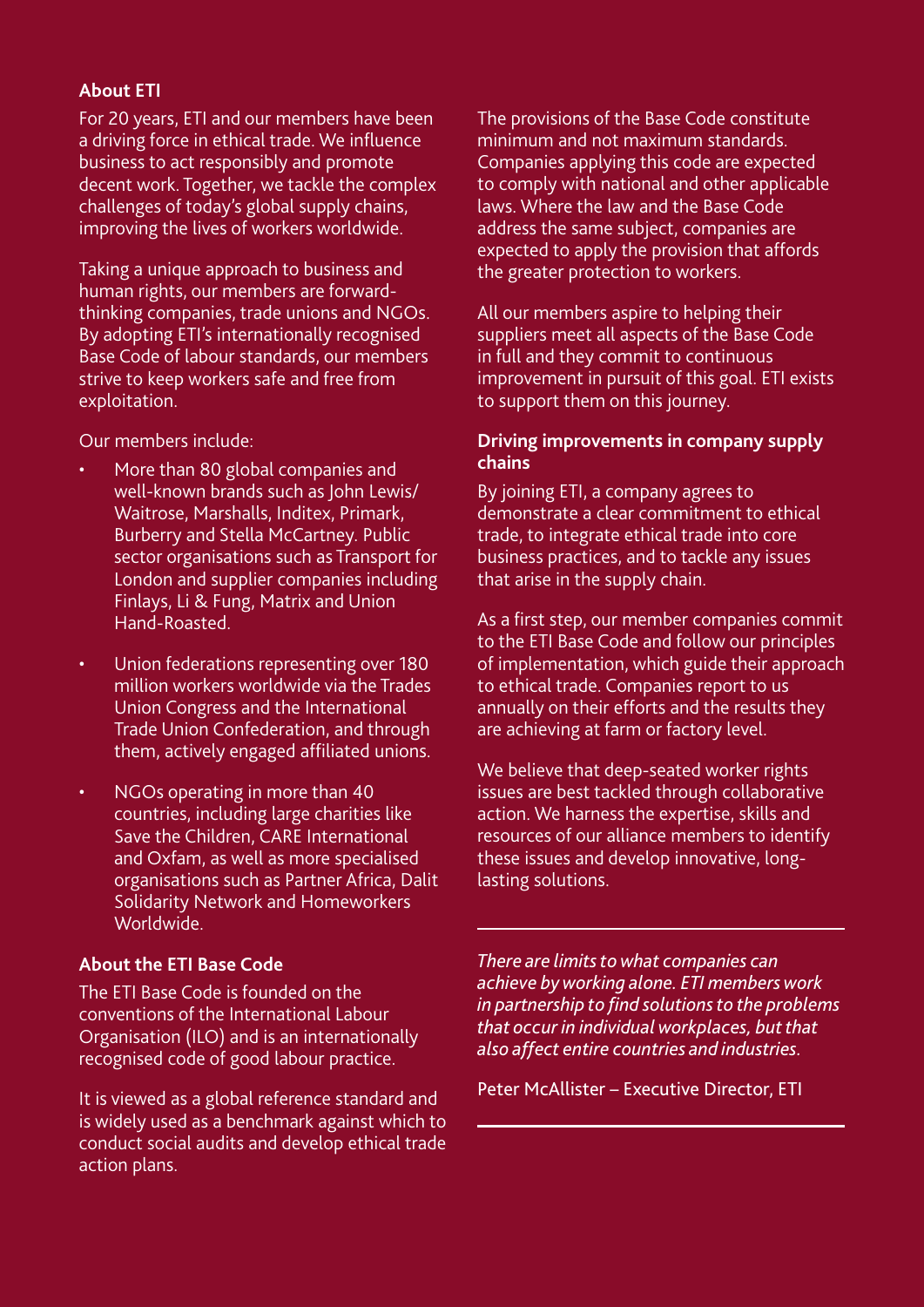

**7. No discrimination is practised**

**8. Regular employment is provided**

**9. No harsh or inhumane treatment is allowed**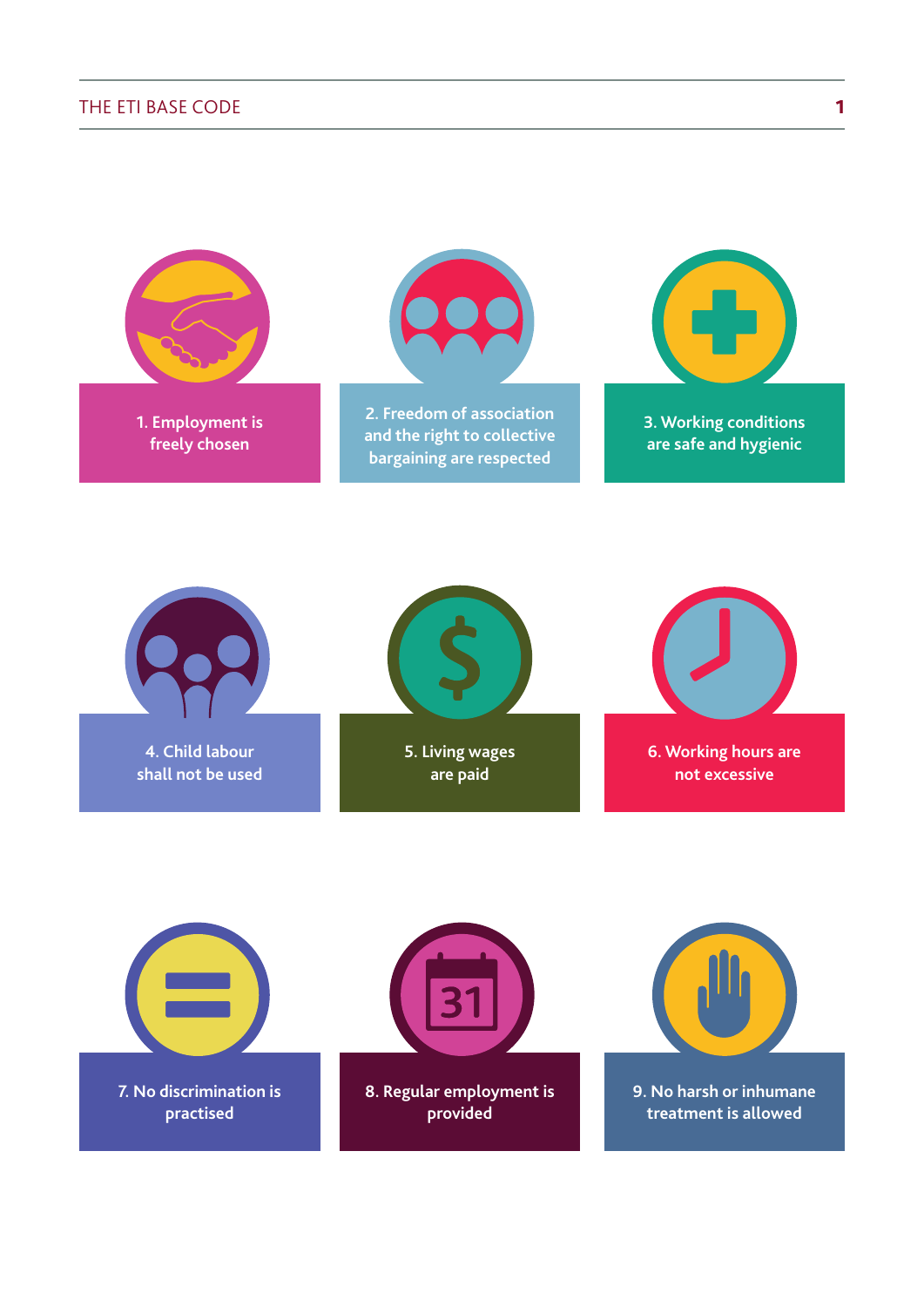**1**



- 1.1 There is no forced, bonded or involuntary prison labour.
- 1.2 Workers are not required to lodge "deposits" or their identity papers with their employer and are free to leave their employer after reasonable notice.

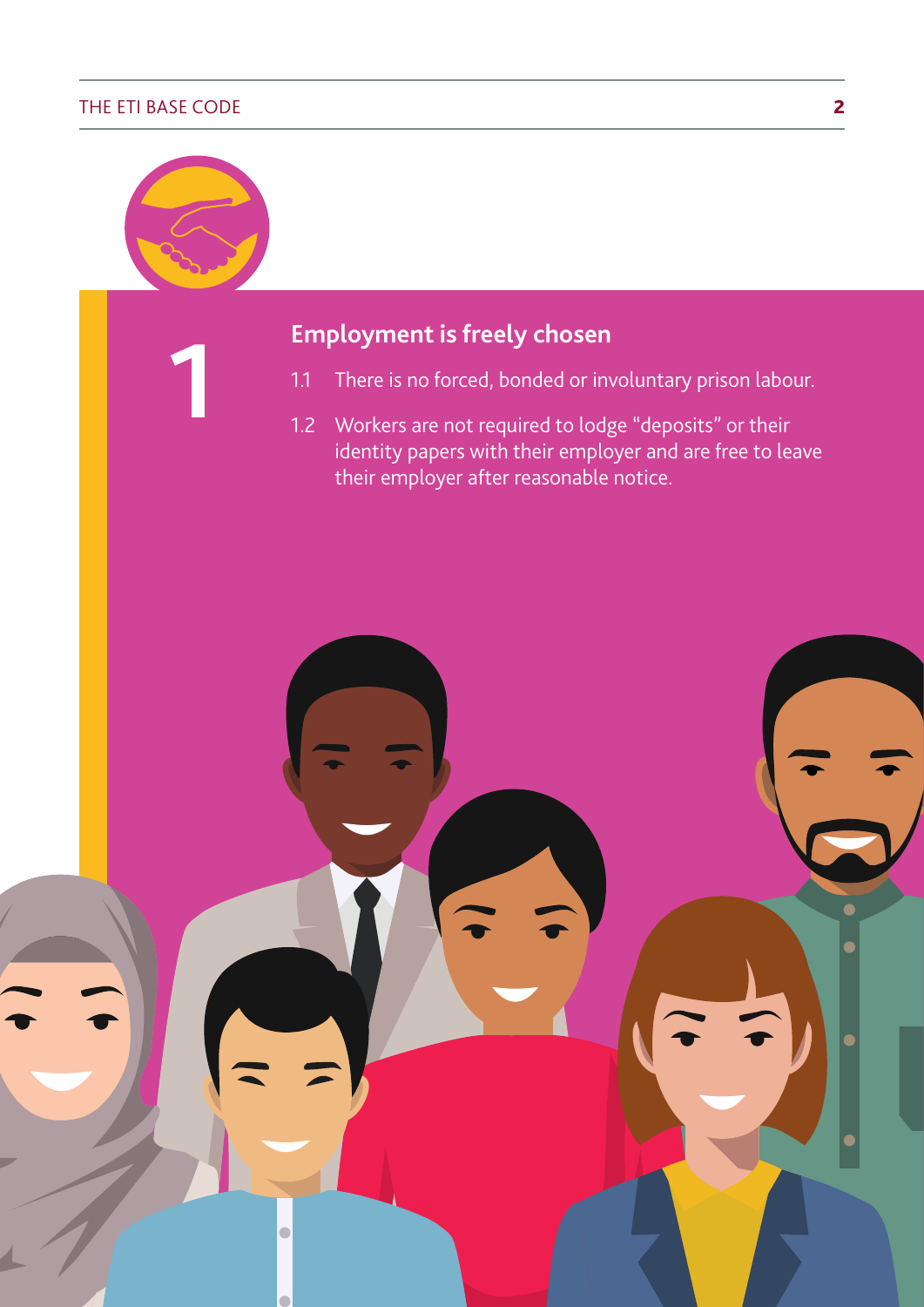**2**

### **Freedom of association and the right to collective bargaining are respected**

- 2.1 Workers, without distinction, have the right to join or form trade unions of their own choosing and to bargain collectively.
- 2.2 The employer adopts an open attitude towards the activities of trade unions and their organisational activities.
- 2.3 Workers representatives are not discriminated against and have access to carry out their representative functions in the workplace.
- 2.4 Where the right to freedom of association and collective bargaining is restricted under law, the employer facilitates, and does not hinder, the development of parallel means for independent and free association and bargaining.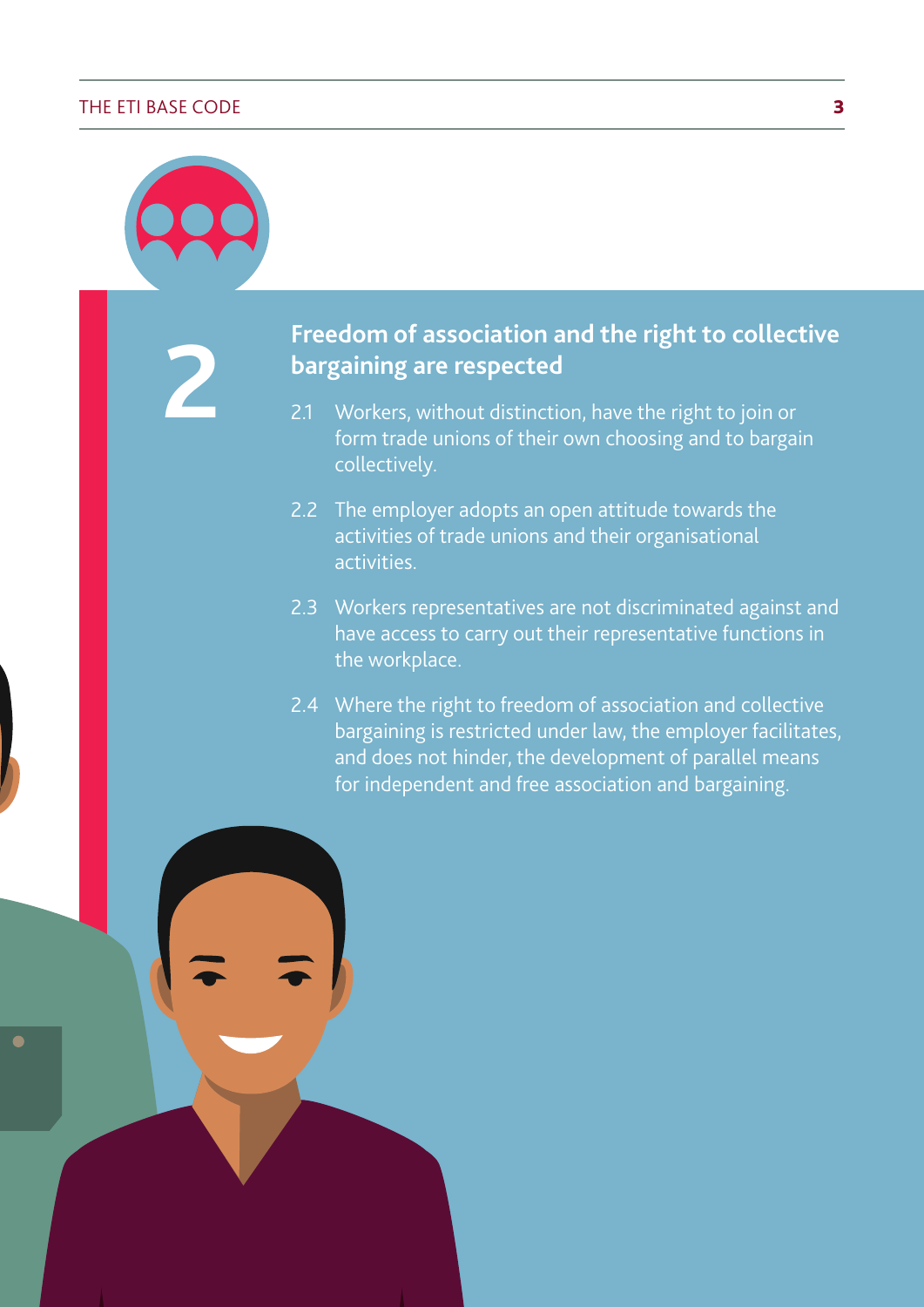**3 Working conditions are safe and hygienic**

- 3.1 A safe and hygienic working environment shall be provided, bearing in mind the prevailing knowledge of the industry and of any specific hazards. Adequate steps shall be taken to prevent accidents and injury to health arising out of, associated with, or occurring in the course of work, by minimising, so far as is reasonably practicable, the causes of hazards inherent in the working environment.
- 3.2 Workers shall receive regular and recorded health and safety training, and such training shall be repeated for new or reassigned workers.
- 3.3 Access to clean toilet facilities and to potable water, and, if appropriate, sanitary facilities for food storage shall be provided.
- 3.4 Accommodation, where provided, shall be clean, safe, and meet the basic needs of the workers.
- 3.5 The company observing the code shall assign responsibility for health and safety to a senior management representative.

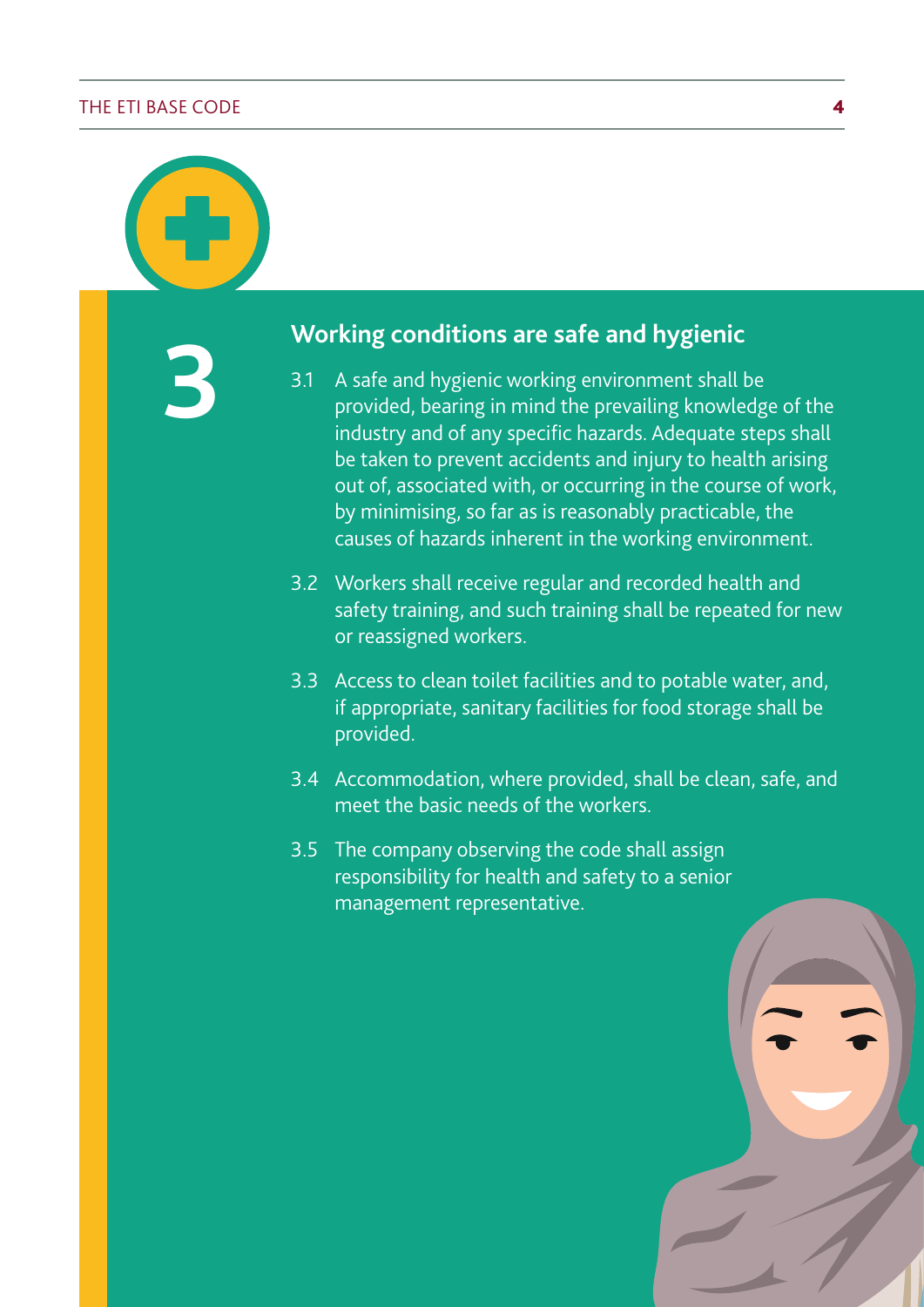**4**

**Child labour shall not be used**

- 4.1 There shall be no new recruitment of child labour.
- 4.2 Companies shall develop or participate in and contribute to policies and programmes which provide for the transition of any child found to be performing child labour to enable her or him to attend and remain in quality education until no longer a child; "child" and "child labour" being defined in the appendices.
- 4.3 Children and young persons under 18 shall not be employed at night or in hazardous conditions.
- 4.4 These policies and procedures shall conform to the provisions of the relevant ILO standards.

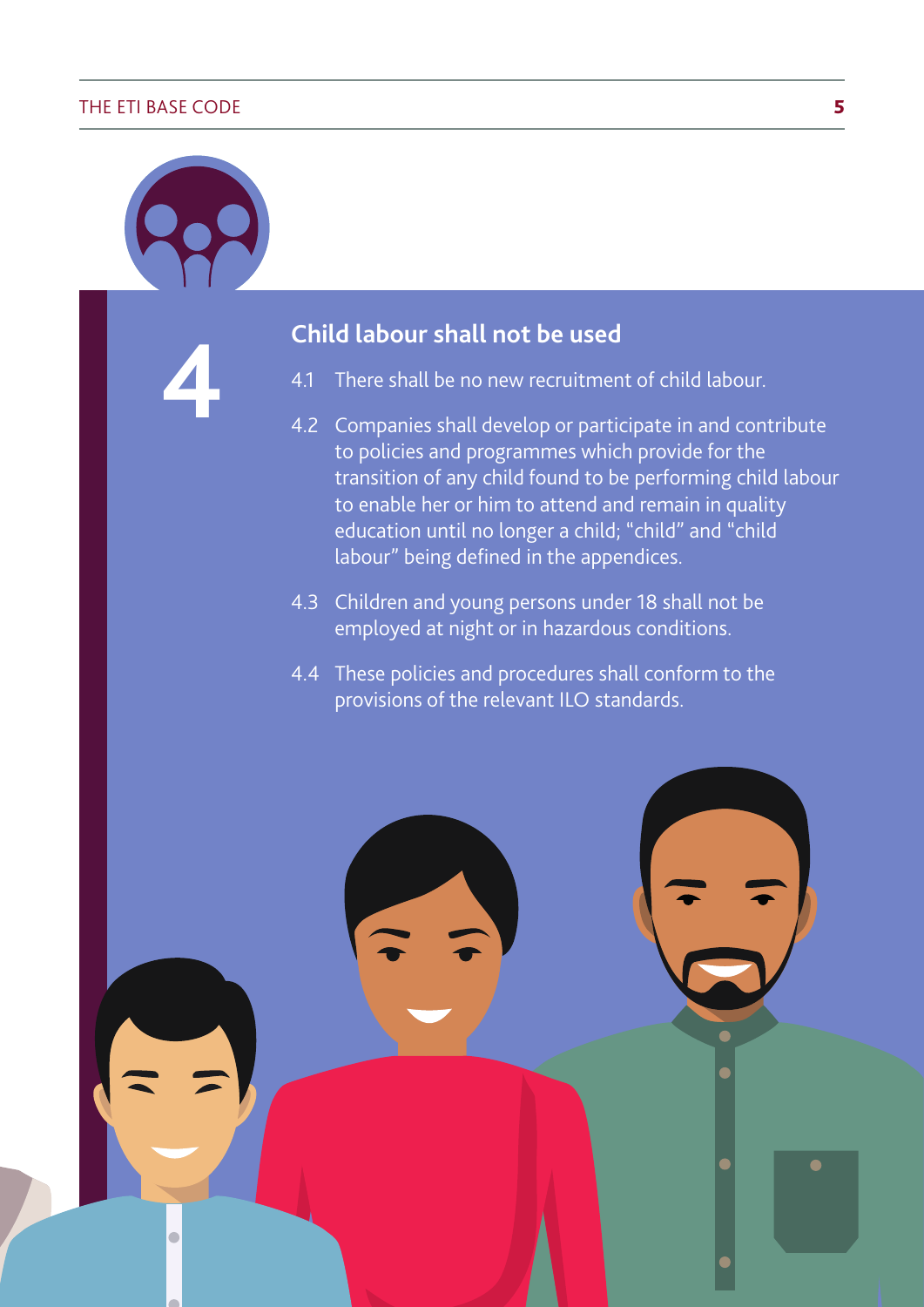$\bullet$ 

 $\bullet$ 

 $\bullet$ 

**5 Living wages are paid**

- 5.1 Wages and benefits paid for a standard working week meet, at a minimum, national legal standards or industry benchmark standards, whichever is higher. In any event wages should always be enough to meet basic needs and to provide some discretionary income.
- 5.2 All workers shall be provided with written and understandable Information about their employment conditions in respect to wages before they enter employment and about the particulars of their wages for the pay period concerned each time that they are paid.
- 5.3 Deductions from wages as a disciplinary measure shall not be permitted nor shall any deductions from wages not provided for by national law be permitted without the expressed permission of the worker concerned. All disciplinary measures should be recorded.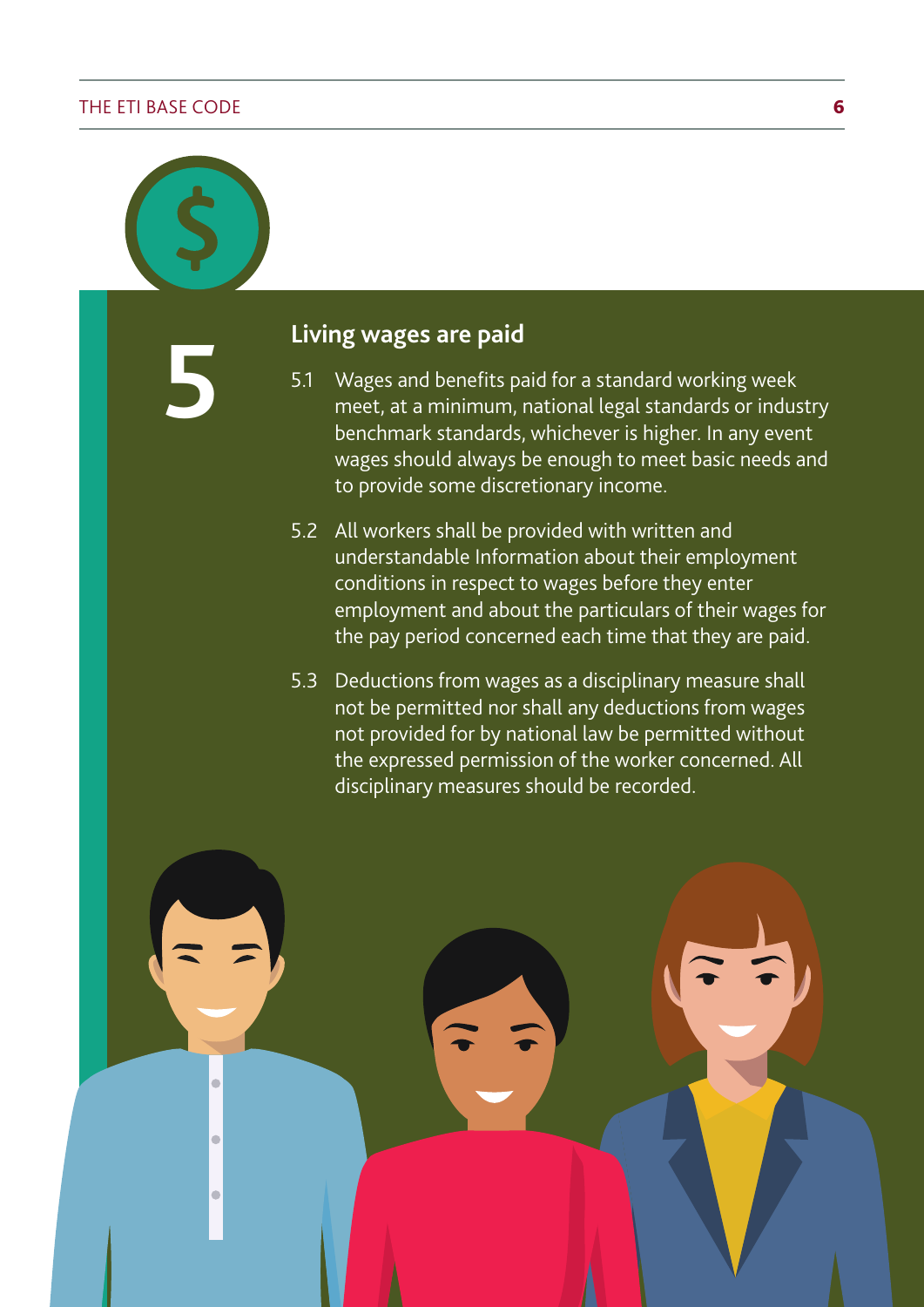**6**

**Working hours are not excessive**

- 6.1 Working hours must comply with national laws, collective agreements, and the provisions of 6.2 to 6.6 below, whichever affords the greater protection for workers. Sub-clauses 6.2 to 6.6 are based on international labour standards.
- 6.2 Working hours, excluding overtime, shall be defined by contract, and shall not exceed 48 hours per week.\*
- 6.3 All overtime shall be voluntary. Overtime shall be used responsibly, taking into account all the following: the extent, frequency and hours worked by individual workers and the workforce as a whole. It shall not be used to replace regular employment. Overtime shall always be compensated at a premium rate, which is recommended to be not less than 125% of the regular rate of pay.
- 6.4 The total hours worked in any seven day period shall not exceed 60 hours, except where covered by clause 6.5 below.
- 6.5 Working hours may exceed 60 hours in any seven day period only in exceptional circumstances where all of the following are met:
	- this is allowed by national law;
	- this is allowed by a collective agreement freely negotiated with a workers' organisation representing a significant portion of the workforce;
	- appropriate safeguards are taken to protect the workers' health and safety; and
	- the employer can demonstrate that exceptional circumstances apply such as unexpected production peaks, accidents or emergencies.
- 6.6 Workers shall be provided with at least one day off in every seven day period or, where allowed by national law, two days off in every 14 day period.

\* International standards recommend the progressive reduction of normal hours of work, when appropriate, to 40 hours per week, without any reduction in workers' wages as hours are reduced.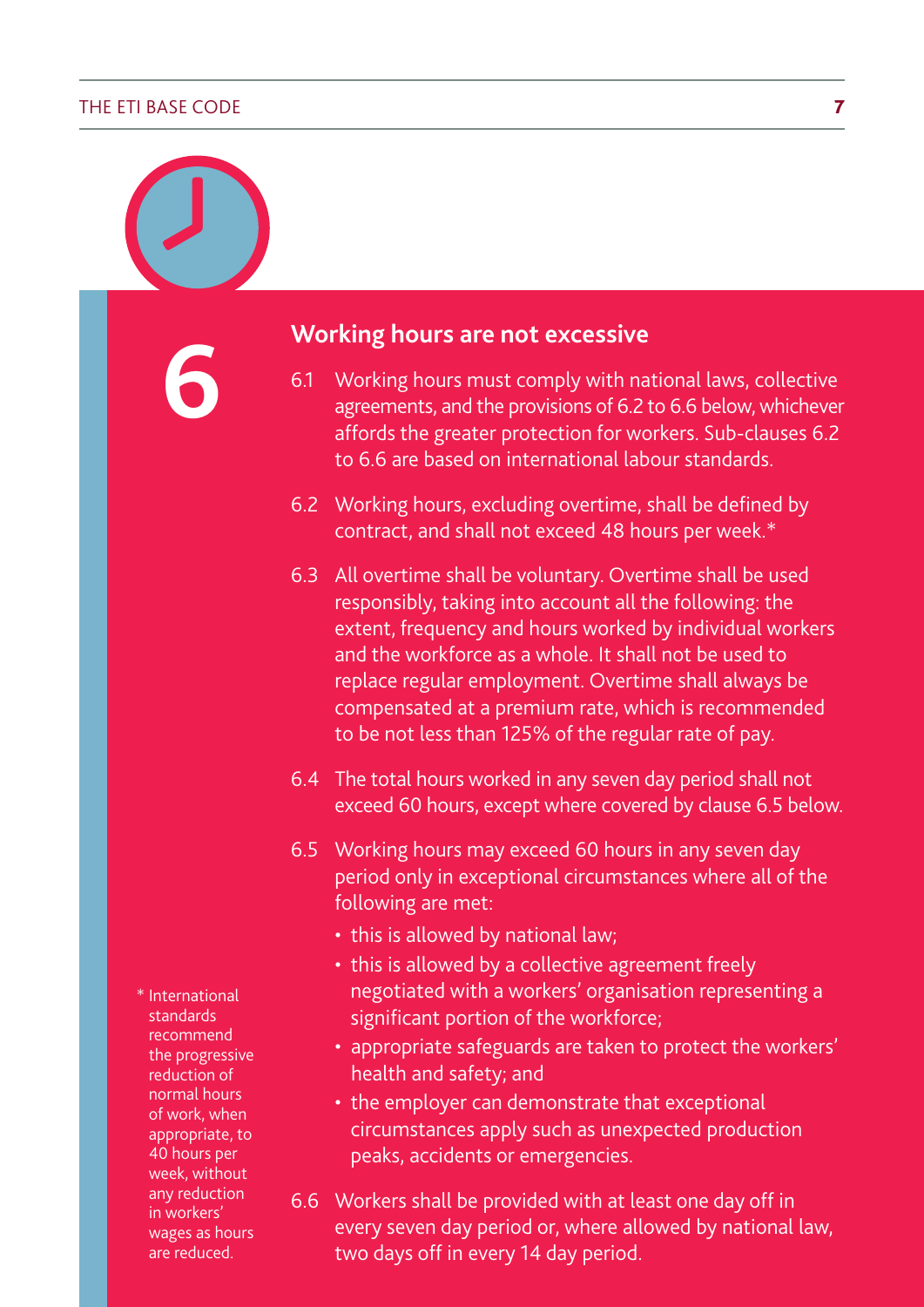$\bullet$ 

# **10 discrimination is practiced**<br>**7.1** There is no discrimination in hiring

There is no discrimination in hiring, compensation, access to training, promotion, termination or retirement based on race, caste, national origin, religion, age, disability, gender, marital status, sexual orientation, union membership or political affiliation.

 $\bullet$ 

 $\bullet$ 

 $\bullet$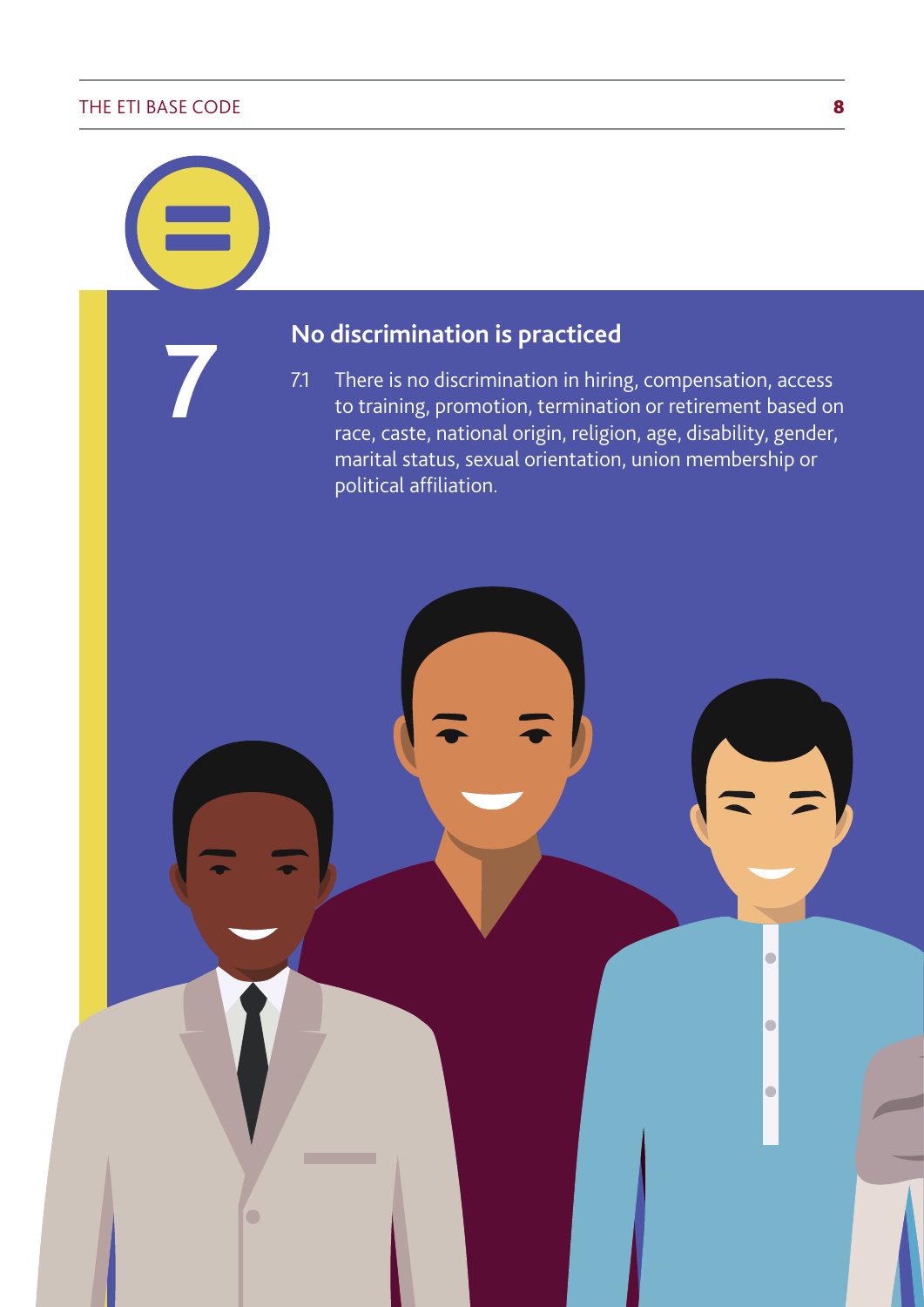**8**

**Regular employment is provided**

- 8.1 To every extent possible work performed must be on the basis of recognised employment relationship established through national law and practice.
- 8.2 Obligations to employees under labour or social security laws and regulations arising from the regular employment relationship shall not be avoided through the use of labour-only contracting, sub- contracting, or homeworking arrangements, or through apprenticeship schemes where there is no real intent to impart skills or provide regular employment, nor shall any such obligations be avoided through the excessive use of fixed-term contracts of employment.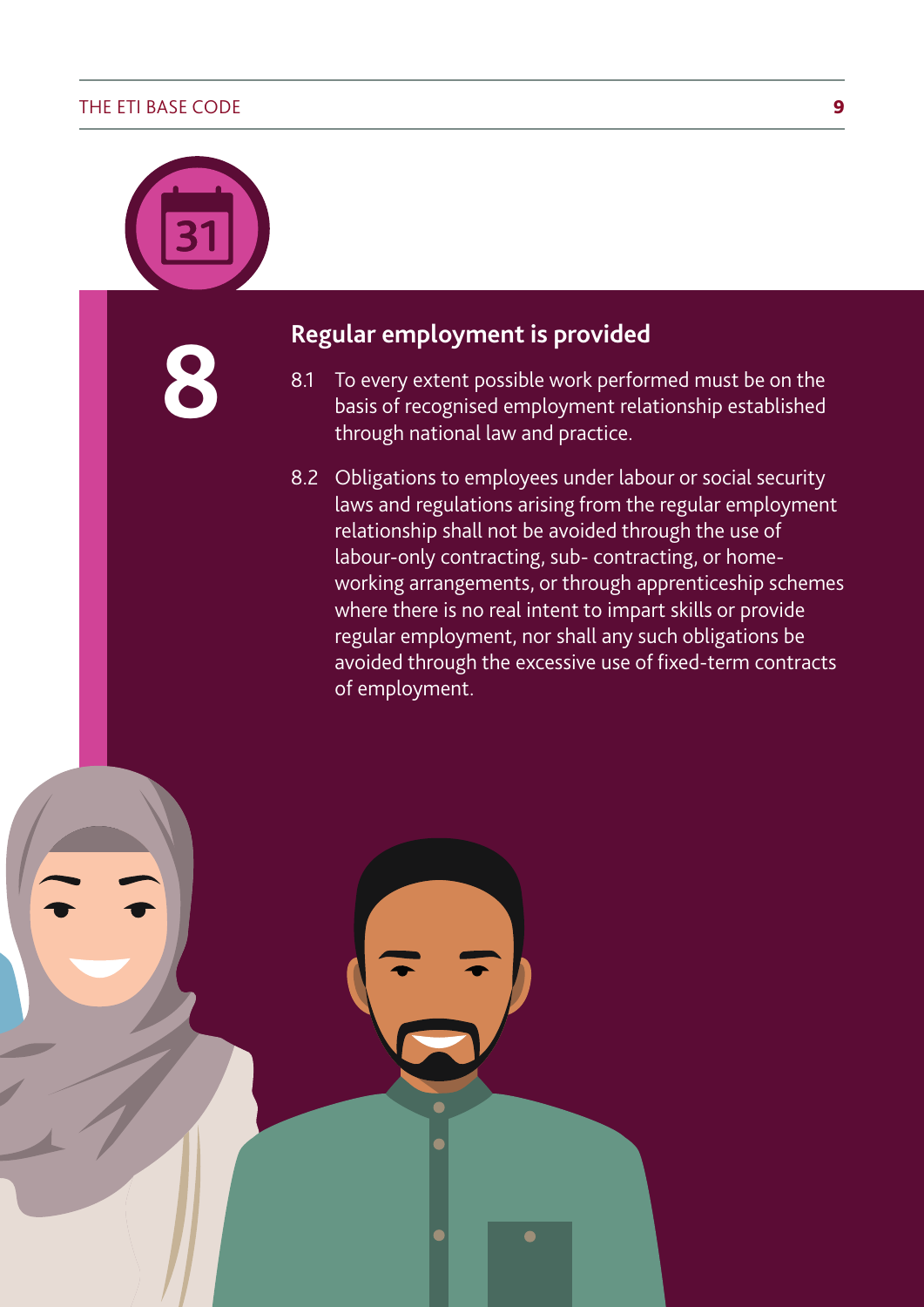**9**

**No harsh or inhumane treatment is allowed**

9.1 Physical abuse or discipline, the threat of physical abuse, sexual or other harassment and verbal abuse or other forms of intimidation shall be prohibited.

The provisions of this code constitute minimum and not maximum standards, and this code should not be used to prevent companies from exceeding these standards. Companies applying this code are expected to comply with national and other applicable law and, where the provisions of law and this Base Code address the same subject, to apply that provision which affords the greater protection.

Note: We make every effort to ensure that the translations of the ETI Base Code and Principles of Implementation are as complete and accurate as possible. However, please note that in both cases it is the English language documents which should be treated as the official versions.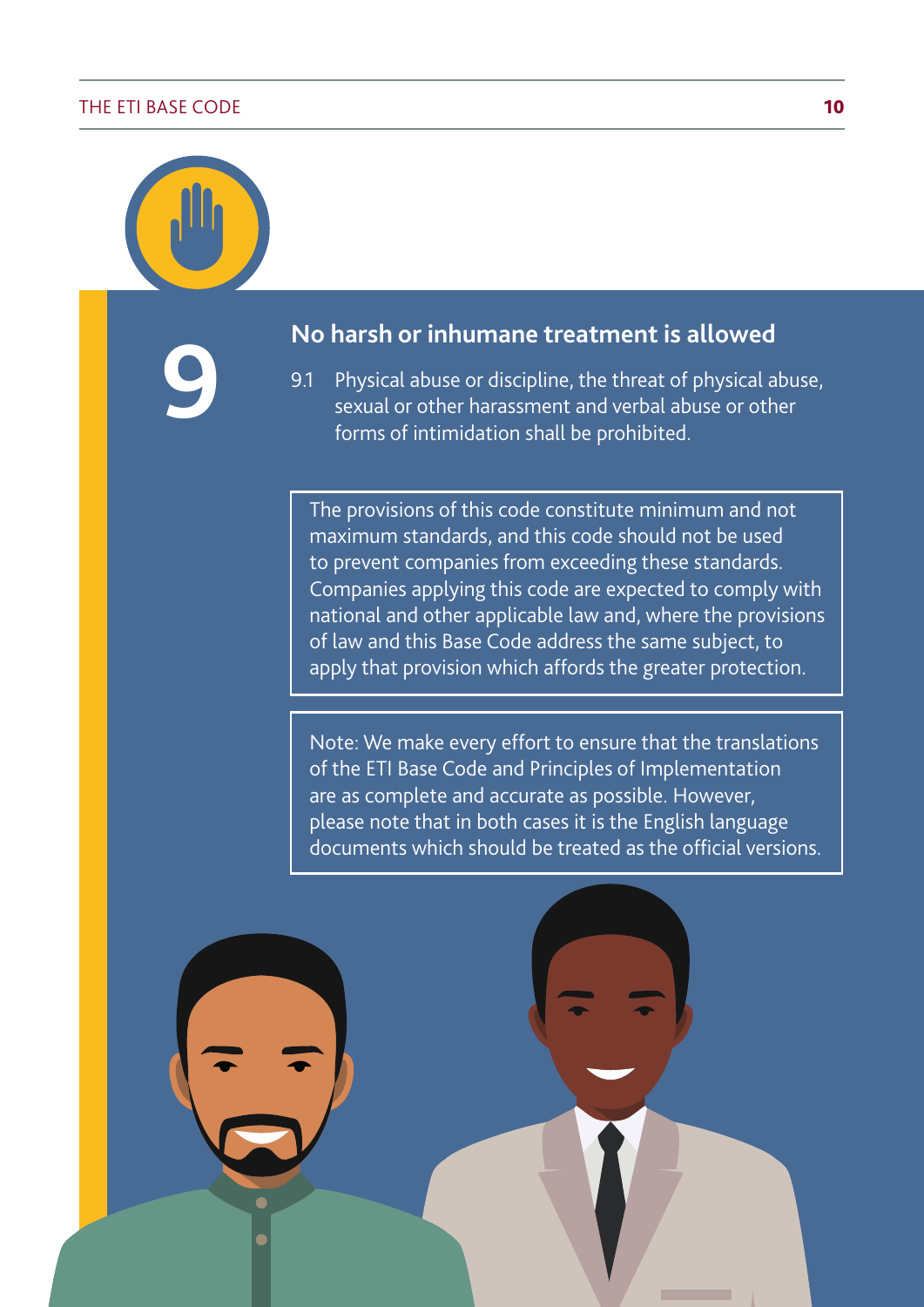## **Appendix A: Relevant international standards**

With respect to human rights the most comprehensive standard is the United Nations *Universal Declaration of Human Rights*.

A further relevant standard ratified by almost every member state in the United Nations is the *United Nations Convention on the Rights of the Child*.

Responsibility for setting international labour standards is given by the international community to the International Labour Organisation (ILO) which was established for this purpose.

The most comprehensive and universally applicable standard directly addressing the responsibilities of business operating internationally is the ILO's *Tripartite Declaration of Principles concerning Multinational Enterprises and Social Policy*.

The tripartite structure of the ILO, involving both employers' and workers' representatives as well as governments, together with the technical expertise of this organisation in all matters relating to the world of work, make the ILO the authoritative and legitimate source of international labour standards. ILO standards are set in Conventions, having the force of international law and binding for states that have ratified them and in Recommendations which provide additional guidance to governments. ILO member states must provide regular reports on the application of ratified

Conventions to the ILO. The findings of ILO supervisory bodies form ILO jurisprudence.

With the adoption in June 1998 of the ILO *Declaration on Fundamental Principles and Rights at Work* all 174 ILO member states have an obligation, regardless of ratification, to respect, promote and realise the principles contained in the core ILO Conventions. These core Conventions and their accompanying Recommendations comprise:

- ILO Conventions 29 and 105 & Recommendation 35 (Forced and Bonded Labour)
- ILO Convention 87 (Freedom of Association)
- ILO Convention 98 (Right to Organise and Collective Bargaining)
- ILO Conventions 100 and 111 & Recommendations 90 and 111 (Equal Remuneration for male and female workers for work of equal value; Discrimination in employment and occupation)
- ILO Convention 138 & Recommendation 146 (Minimum Age).
- ILO Convention 182 & Recommendation 190 (Worst forms of Child Labour).
- ILO Convention 81 (Labour Inspection)
- ILO Convention 122 (Employment Policy)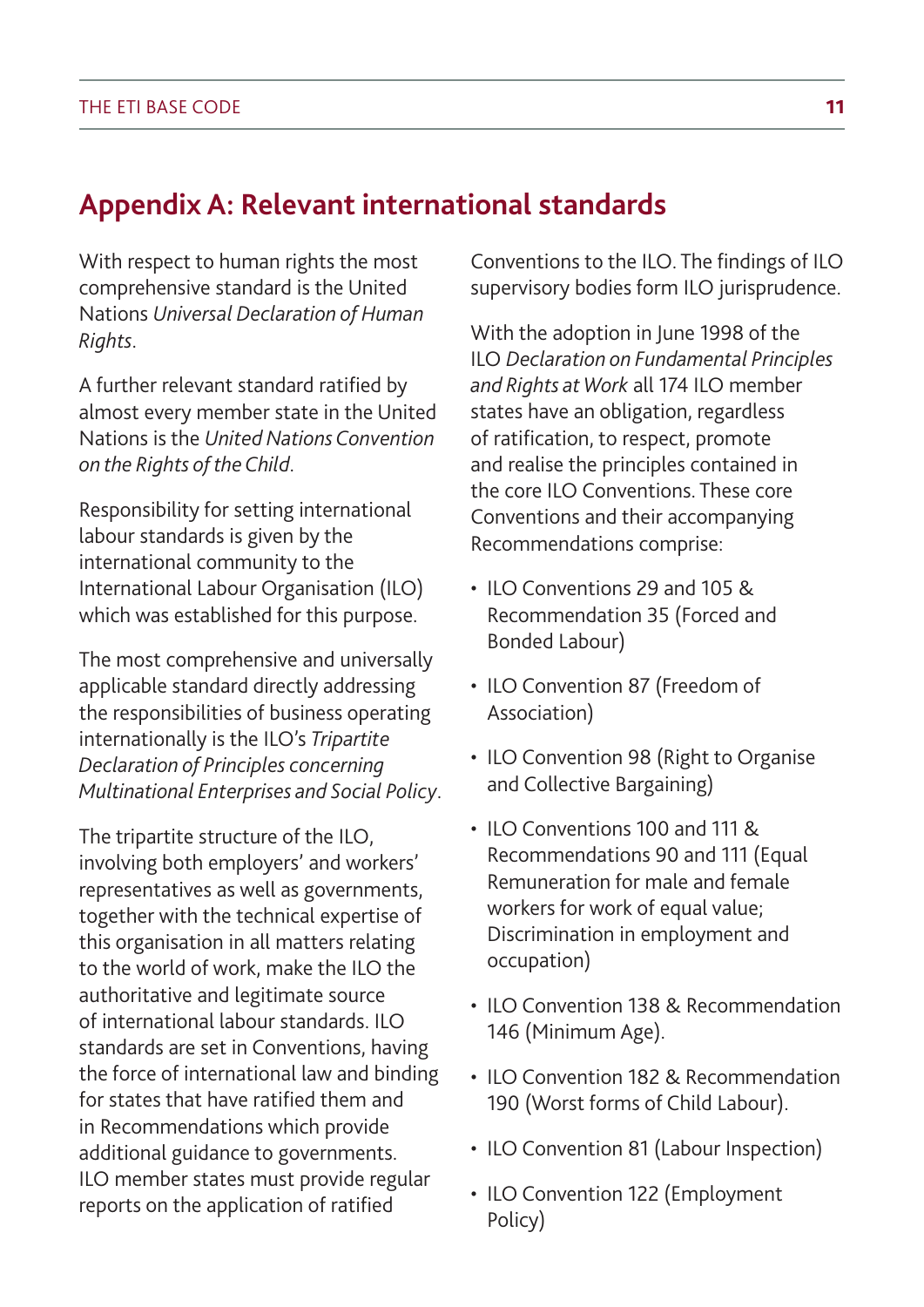Although not core ILO conventions, other ILO standards especially relevant to the work of ETI include:

- ILO Convention 135 & Recommendation 143 (Workers' Representatives Convention)
- ILO Convention 155 & Recommendation 164 (Occupational Safety & Health)
- ILO Convention 159 & Recommendation 168 (Vocation Rehabilitation & Employment/Disabled Persons)
- ILO Convention 177 & Recommendation 184 (Home Work).
- ILO Convention 184 & Recommendations (Safety and Health in Agriculture)
- ILO Convention 154 (Collective Bargaining)
- ILO Convention 131 (Minimum Wage Fixing)
- ILO Convention 175 (Part time work)
- ILO Convention 183 (Maternity Protection)

 Another comprehensive standard addressing the responsibilities of business operating internationally, and one that is applicable to all businesses operating internationally in or from the United Kingdom, is the *Guidelines for Multinational Enterprises developed by the Organisation for Economic Co-operation and Development (OECD)*.

## **Appendix B: Definitions**

**Child:** Every boy and girl under the age of 18. The UN Convention on the Rights of the Child (1989) says: "For the purpose of this present Convention, a child means every human being below the age of 18 years unless, under the law applicable to the child, majority is attained earlier" (article 1). In Spanish-speaking countries in Latin America, it is usual practice to distinguish between the boys and girls, on the one hand, and older adolescents, on the other, thereby recognising that adolescents are more mature and can take on more responsibilities than younger children.

**Young Person:** Any worker over the age of a child as defined above and under the age of 18.

**Adolescent:** A child between the age of 10 and 17. In addition, 17-19 year olds are also referred to as 'young adults'.

**Child labour:** Work which, by its nature or the circumstances in which it is carried out, is likely to harm the health, safety or morals of children.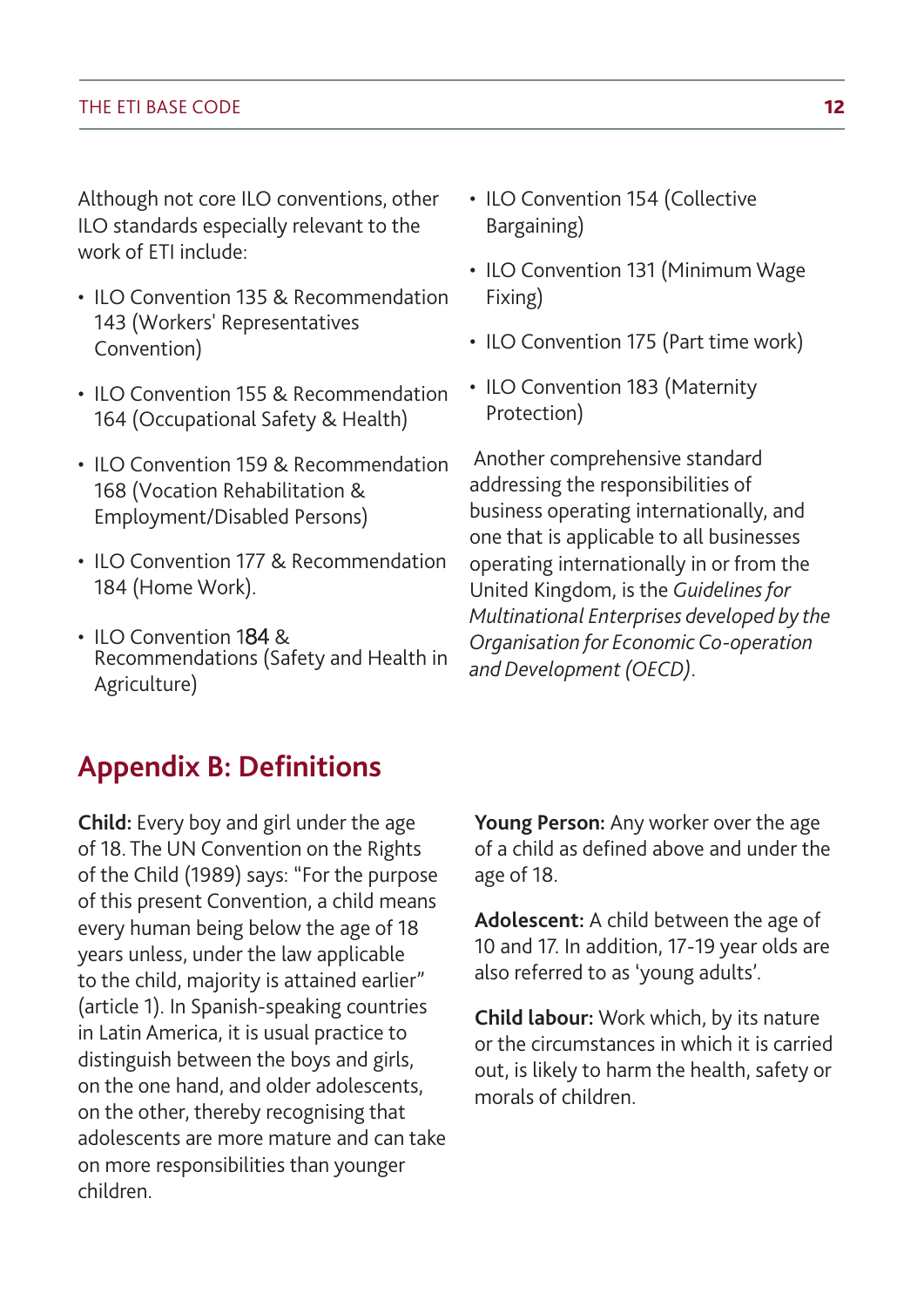## **Principles of implementation**

ETI guides its members through the process of implementing the Base Code in their supply chains using its Principles of implementation (POI) framework. These principles define the commitments, practices and behaviours required to implement effective due diligence as described by the UN Guiding Principles on Business and Human Rights (UNGPs).

Member companies work towards the full implementation of the principles and report on how they are applying them each year. The principles are grouped into four areas below.